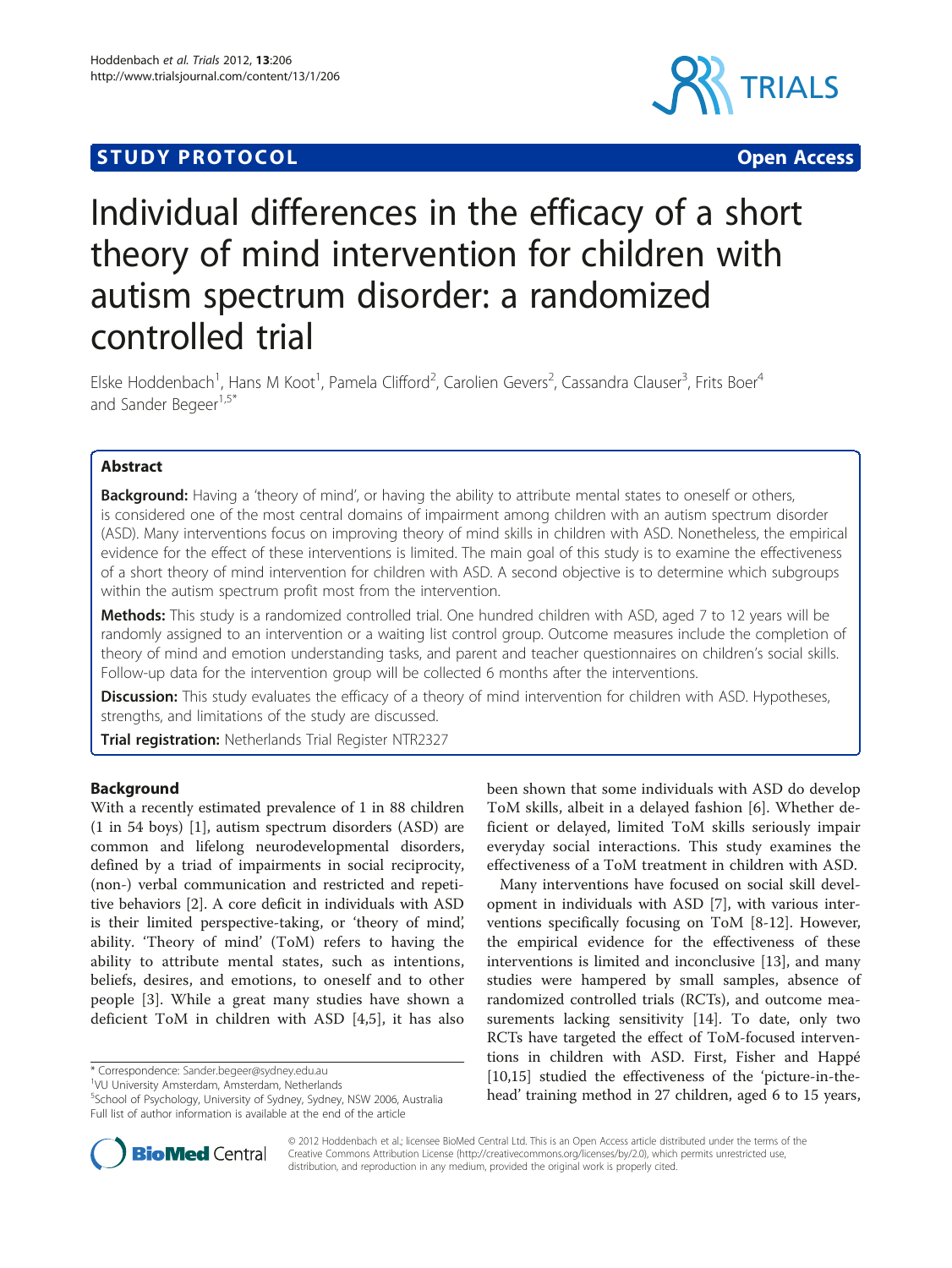with ASD with varying cognitive abilities. This 5 to 10 day individual intervention showed increased ToM understanding in an intervention group compared with a control group, even at follow-up periods of between 6 and 12 weeks later, but no differences were found for teacher-reported ToM in everyday life. Second, Begeer et al. [\[12\]](#page-5-0) studied 40 children aged 8 to 13 years with ASD without cognitive delay (IQ of 70 or above). Participants took part in a group intervention, including 16 one-hour sessions. Parents were involved to stimulate generalization of the trained skills. The intervention improved children's understanding of beliefs, false beliefs, mixed emotions, and complex emotions. However, no impact was found on self-reported empathy or parentreported social behavior. Both RCTs showed modest effects of the ToM intervention on conceptual understanding of ToM, whereas no results were found on practical social behavior skills as reported by parents and teachers.

These intervention studies are limited for various reasons. The sample sizes are relatively small (27 and 40 participants, respectively), resulting in insufficient power to detect subtle treatment effects. Furthermore, children

with ASD may vary widely in IQ, social interaction style [[16,17\]](#page-5-0), the severity of the disorder [[18\]](#page-5-0) and comorbidity [[19\]](#page-5-0). These factors may influence the impact of the intervention. In addition, previously used social skills questionnaires [[10](#page-5-0),[15](#page-5-0)] focused on broad domains of behavioral inclinations (for example, the Children's Social Behavior Questionnaire (CSBQ) [[20\]](#page-6-0); the Theory of Mind and Executive Function Questionnaire [\[15](#page-5-0)]). It is likely that this decreased the sensitivity to subtle behavioral changes. Examining the occurrence of explicit treatmentrelated behavior over a limited time (for example, one week) may improve the detection of behavioral change. Finally, previous studies included either parent or teacher informants, but never both in the same study, thus ignoring different levels of structure in school or home environments, which may demand specific social skills from children.

In this RCT, we examine the effectiveness of a theory of mind intervention in children with ASD and normal IQ, improving our previous study [[12\]](#page-5-0) on six domains (Figure 1): (1) the intervention is shortened (8 instead of 16 sessions), and (2) a larger sample is included in the trial (100 rather than 40 participants), (3) moderating

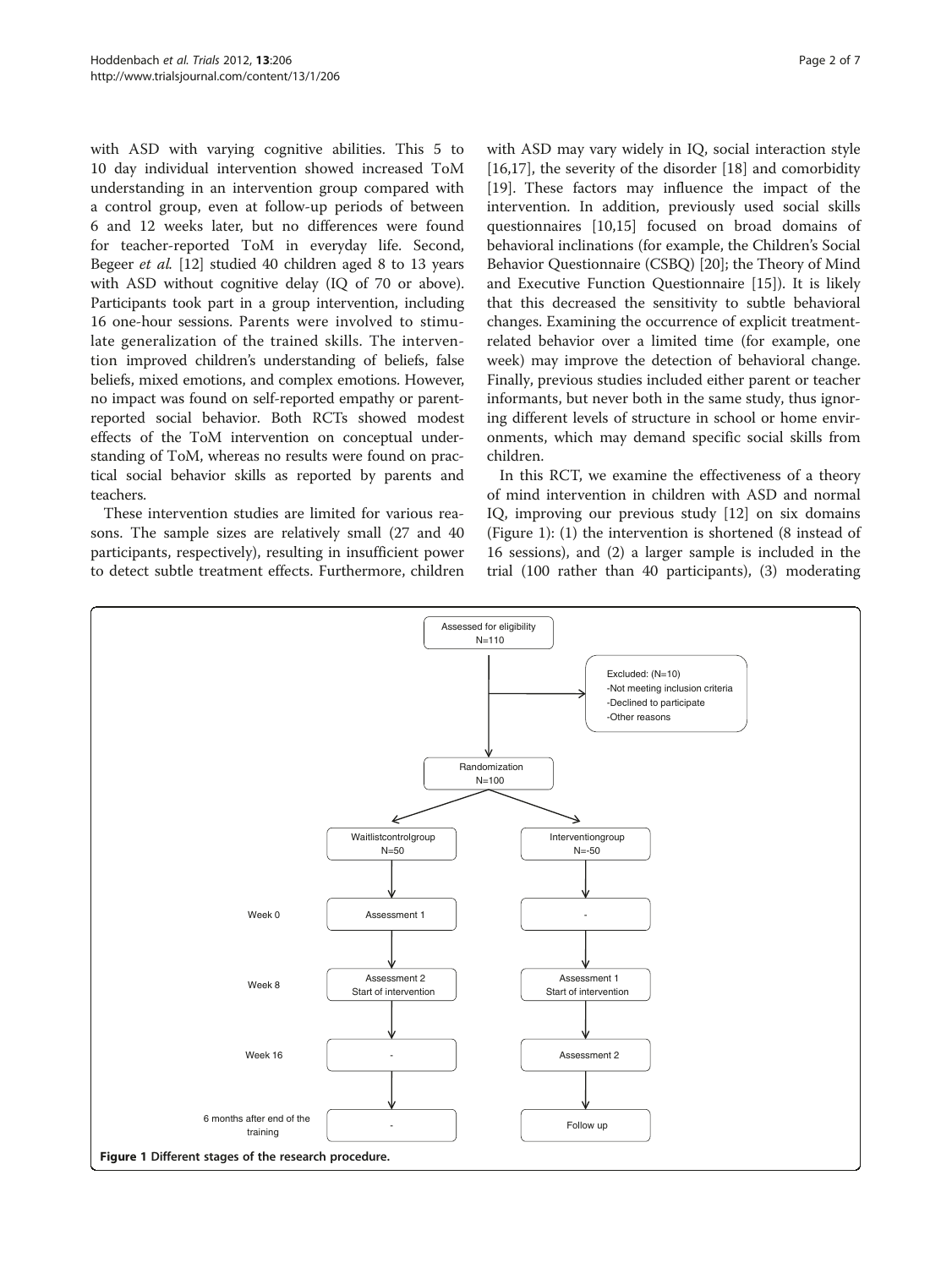and mediating variables are studied by examining the influence of social interaction style [\[17\]](#page-5-0) and disruptive behavior [\[19,](#page-5-0)[21\]](#page-6-0) on the effect of the intervention, controlling for intellectual abilities, (4) a larger range of informants, including children, parents, and teachers, is examined with (5) more sensitive outcome measures, and (6) the persistence of the treatment effects is studied after a period of 6 months.

## Methods

#### Study design

The study is a randomized controlled trial. There are two groups: an intervention group and a waiting list control group. The Medical Ethics Committee of the VU University Medical Center has approved the project (project no. 2010/241).

#### Inclusion and exclusion criteria

Participants are children of 7 to 12 years old who meet the diagnostic criteria for an autism spectrum disorder (including autistic disorder, Asperger's syndrome, and pervasive developmental disorder not otherwise specified (PDD-NOS)), according to the Diagnostic and Statistical Manual of Mental Disorders (DSM) [\[2](#page-5-0)]. This diagnosis is based on multiple assessments, including both observations and parent interviews, psychiatric and (neuro-) psychological examinations by multiple experienced clinicians (psychiatrists, psychologists, and educationalists). Additional diagnostic information is obtained by the Social Responsiveness Scale (SRS) [[22\]](#page-6-0). Children are excluded if their total score is not in the clinical range. All participants have an IQ score within the normal range (70 or above). Before joining the study, both parents give active informed consent.

#### Procedure

Participants are recruited from the Bascule, an academic center for children and adolescent psychiatry in Amsterdam, the Netherlands. Approximately 270 children each year are referred to the center's outpatient clinic for ASDs.

After obtaining informed consent from parents, children are randomized to an intervention or a waiting list control group. Importantly, children in both groups start their intervention 10 weeks after the moment of randomization. The children in the control group have their first assessment directly after the randomization, followed by a waiting period of 8 weeks. Their second assessment is one week prior to the start of the intervention. The children in the intervention group have their first assessment about 8 weeks after the moment of randomization, in the week directly prior to the start of their intervention. Their second assessment is immediately after the intervention. We collect follow-up data six months after ending the intervention.

#### Randomization

Randomization takes place 9 to 10 weeks before the start of the intervention. An independent research colleague randomizes the children using a digital random number generator. The randomization outcome is shared with the primary investigator, who informs parents about the condition.

#### Sample size

The sample size is based on the minimum effect size (Cohen's  $d = 0.25$ ) found in the intention-to-treat sample of the previous trial [\[12](#page-5-0)]. Based on an  $\alpha$  of 0.05 and a power of 0.80, we need 40 subjects in each condition to demonstrate this effect size. The additional 20 participants allow for the analysis of the effects of the two moderator variables (social interactive style and disruptive behavior).

#### Intervention

The ToM intervention is a manualized weekly cognitive behavioral group intervention, including eight sessions of approximately 1 hour, provided to five or six children simultaneously, with a mutual age difference that does not exceed 3 years. Each session will be supervised by one or two certified therapists. The program is based on the ToM intervention developed by Steerneman [\[23](#page-6-0)], which included 200 optional exercises. This intervention was initially modified to a 16 session program [\[8](#page-5-0),[12](#page-5-0)]. For the current intervention, it was shortened to eight sessions. It is referred to as the 'Mini ToM intervention'. The program is shortened for several reasons. While the 16-session program devoted relatively much attention to the introduction of basic emotions, most participating children already performed at ceiling level on basic emotion understanding tasks [[12\]](#page-5-0). In the process of shortening the program, it was made sure that all the substages of the ToM were clearly represented in the intervention, but were balanced, while redundant repetition was prevented. Furthermore, in other domains of functioning, recent studies have demonstrated positive effects of both short-term and long-term interventions in autism [\[24](#page-6-0)]. Finally, the shorter intervention is likely to be more cost-effective and allows us to enroll more children in intervention studies. In this way, moderators of the intervention efficacy can be examined, aiming to determine which children benefit most from the intervention.

In general, the sessions all follow the same structure: (1) discussing the homework assignment, (2) games and exercises related to the day's theme, (3) children summarizing the session to their parents, (4) explanation of the next week's homework assignment. In the first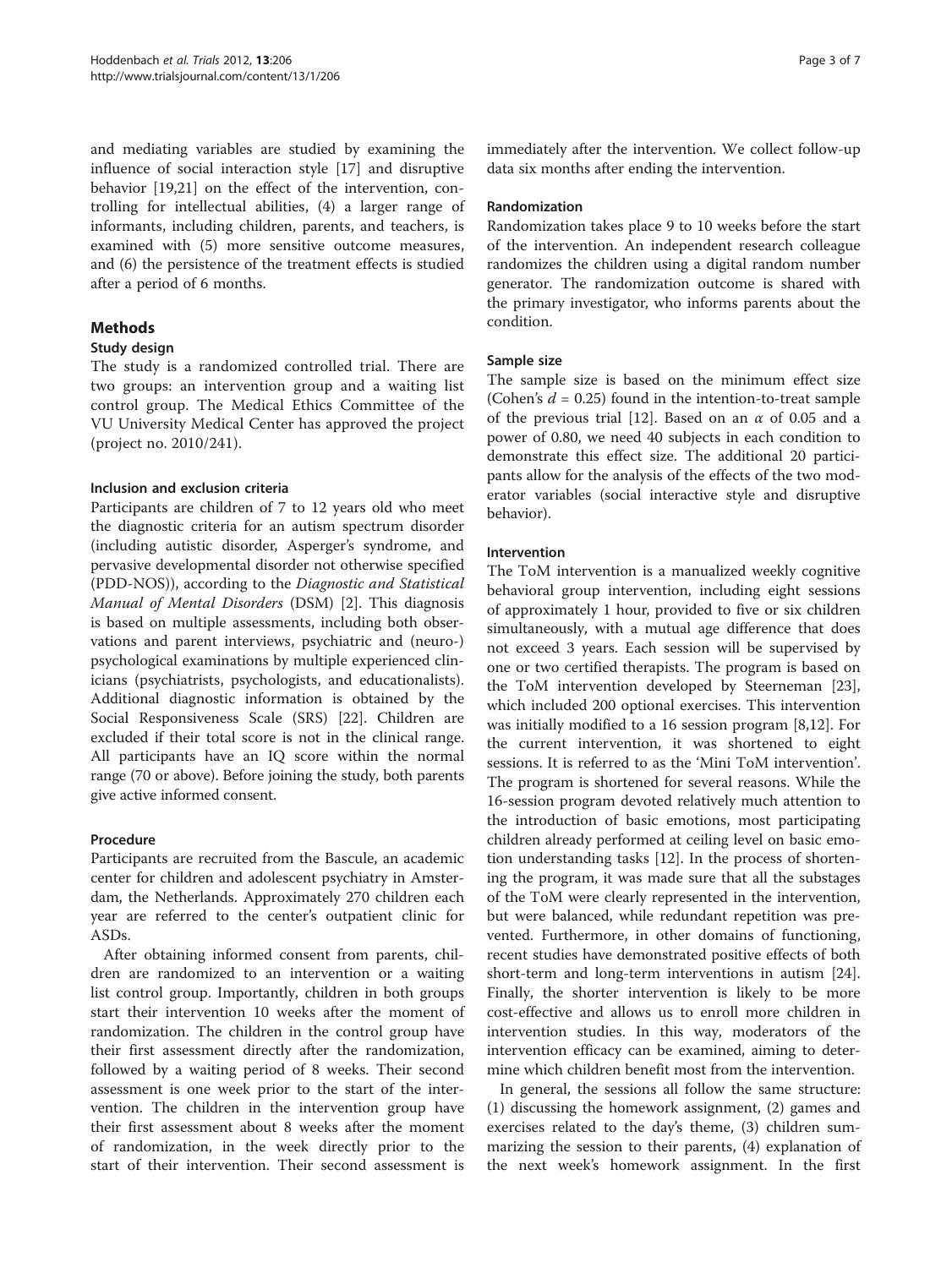session, the participants and the intervention are introduced. It is explained to the children that they will learn to perceive situations and people around them and that they will learn to adapt their behavior. Two different games allow the children to practice looking carefully at each other. Homework includes answering questions about the names of participants and trainers. In the second session, children are taught that what people like or dislike can differ from person to person. As assignments, they are asked to decide on activities for their group members and discuss gossiping, based on a short story, and learn to see objects from different perspectives (that is, through the eyes of an elephant and a mouse). Homework includes drawing the same object from different angles. In the third session, intentions play a central role. It is explained that it is frequently possible to predict people's future actions based on their intentions. A fairy tale is read aloud and the children are questioned about intentions, thinking, feeling, and whether they can predict behavior, and children participate in a game about the differences between literal and figurative language. Homework includes reading a story with one of the parents or caregivers and answering questions about intentions, thinking, and feeling. The fourth session is about the emotions happiness, sadness, anger, and anxiety. It includes examples of facial expressions, body signals, and both hypothetical and personal, real-life examples. A collage is made of the four emotions and children are engaged in role-plays. In the homework assignment, children are stimulated to observe these emotions in their own environment. The fifth session continues with more complex emotions, for example, guilt, disappointment, and shame. After discussing personal experiences, a board game is played, in which children answer questions about emotions. In the homework assignment, children are stimulated to observe complex emotions in their own environment. In the sixth session, the children engage in a play, focusing on the difference between real and pretend, and taking the perspective of another person. The play is videotaped and shown to the children and parents. In the homework assignment, children need to interview their parents about their interests. In the seventh session, stories are read about protagonists who need to put themselves into the position of someone else (first-order belief ToM). For the homework assignment, children answer second-order belief questions about a story. In the last session, the children perform in a play about a family making a trip to the zoo. At the end of the intervention, each child receives a certificate.

#### Measures of primary outcomes: conceptual skills Theory of mind (ToM) test

The ToM test [[25\]](#page-6-0) is a standardized interview for children aged 5 to 13 years. It measures theory of mind

knowledge and differentiates between three stages, with cognitive substages within each stage including perception and imitation, emotion recognition, elementary theory of mind, second-order belief understanding and understanding of complex humor. Children listen to a hypothetical story or look at a picture and answer the corresponding question. The test contains 72 items, which are scored on a 2-point scale  $(0 = incorrect, 1 =$ correct). Concurrent validity of the ToM test with traditional ToM tasks is moderate to high (r between 0.37 and 0.77) [[25\]](#page-6-0) and the test-retest reliability is high (intraclass correlation between 0.80 and 0.99) [[12\]](#page-5-0).

#### ToM advanced test

The ToM advanced test is a shortened version of 'Stories from Everyday Life' [[6,](#page-5-0)[26-28](#page-6-0)]. The test measures five forms of advanced theory of mind: understanding of second-order false belief, emotional display rules, violation of social rules, double bluff, and sarcasm. The children listen to a story and answer questions about mental states. Each mental state question is scored on a 3-point Likert scale  $(0 = incorrect, 1 = correct but not complete,$  $2 =$  correct). The interrater reliability of the mental state questions was good to very good, with  $\kappa$  values ranging from 0.57 to 1.00.

#### Levels of Emotional Awareness Scale for Children (LEAS-C)

The LEAS-C [[29](#page-6-0)] is a questionnaire to assess children's emotional awareness. It contains 12 scenarios describing hypothetical social situations. Children are asked about how they would feel in the described situation. Children's use of complex emotions (for example, guilt or embarrassment) and double perspective (highlighting both own and other person's feelings) are coded. They can attribute these emotions to themselves (one point), the other person (two points) or to both (three points). Internal consistency has been shown to be moderate (α ranging from 0.64 to 0.71) and convergent validity acceptable [[12,](#page-5-0)[29\]](#page-6-0).

## Measures of primary outcomes: practical skills Social Skills Questionnaire (SSQ)

Parent (SSQ-P) and teacher (SSQ-T) versions of the SSQ were used [\[30\]](#page-6-0). This is a widely used questionnaire designed to assess parents' and teachers' perceptions of the child's social skills. The questionnaire contains 30 items, scored on a five-point Likert scale (0 = never true,  $5 =$  always true). Internal consistency for the SSQ has been shown to be good, with a Guttman split-half reliability of 0.90.

#### Specific Social Behavior (SSB) questionnaire

The SSB questionnaire is a parent questionnaire designed specifically for this study to tap parents' observations of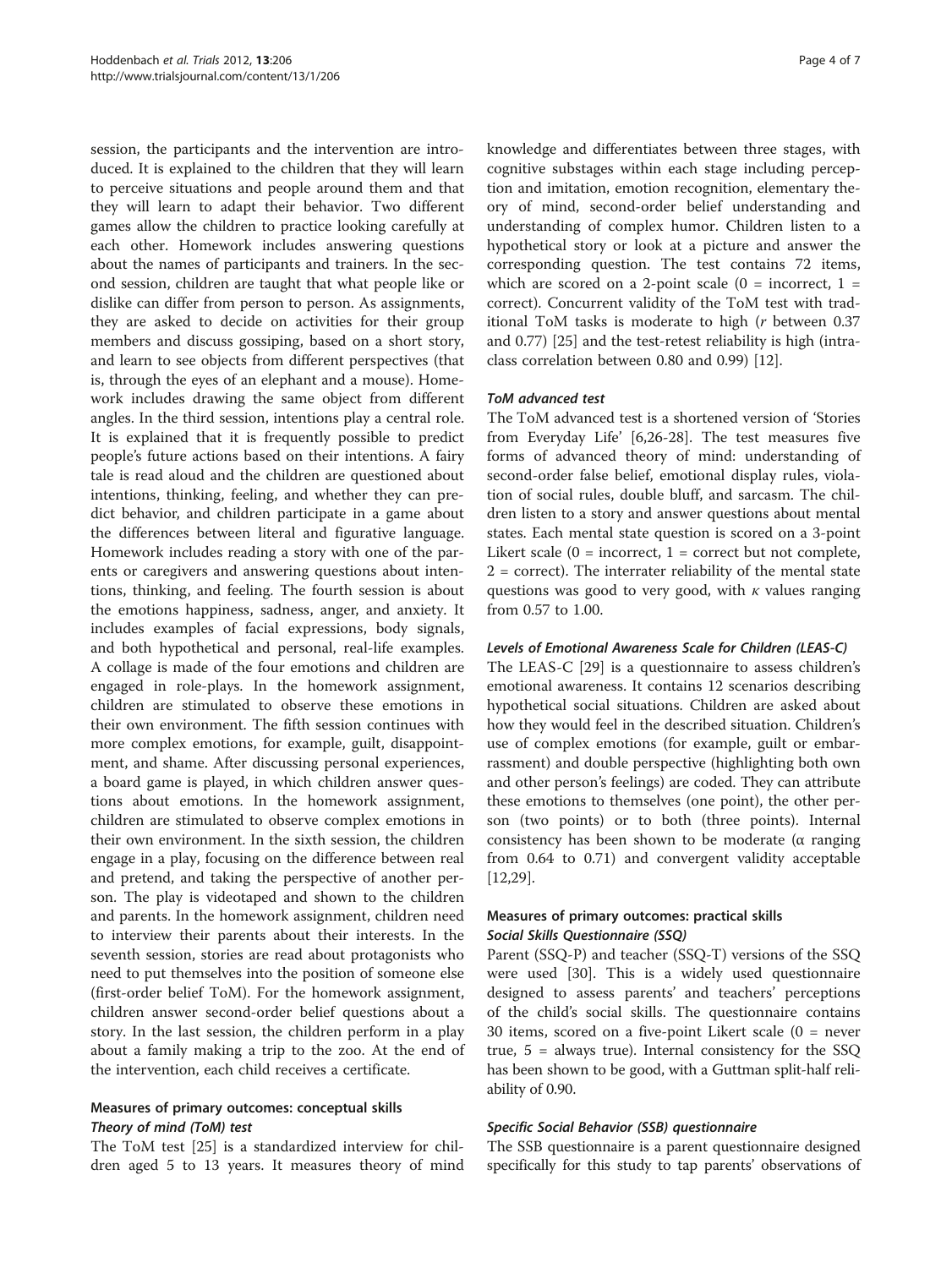specific theory of mind-related social behaviors displayed by their children. It contains eight items, scored on a fivepoint Likert scale  $(0 = never, 5 = always)$ , that were based on information provided by parents during meetings set up to evaluate the intervention. Parents are asked to rate the frequency of specific theory of mind-related social behaviors.

## Measures of moderating variables Wing Subgroups Questionnaire (WSQ)

The WSQ [[31\]](#page-6-0) is a parent questionnaire to determine the Wing social subtype of a child with ASD (aloof, passive, or active-but-odd). The WSQ contains 13 groups of four different descriptions of social behavior; each of these four descriptions characterizes one of the three Wing subtypes or a normal response. Parents evaluate how well each description fits their child on a sevenpoint Likert scale ranging from 0 (never) to 6 (always). Parents also choose one of each four descriptions that fit their child best. The internal consistency of the WSQ is moderate to good [[17](#page-5-0),[31](#page-6-0),[32](#page-6-0)].

#### Disruptive Behavior Disorders rating scale (DBD)

The DBD rating scale [\[33](#page-6-0)] is a parent questionnaire to assess the symptoms of a disruptive behavior disorder in children between 6 and 16 years old. The DBD rating scale contains 42 descriptions of behavior, distinguishing between four subscales: attention deficits (9 items), hyperactivity or impulsivity (9 items), oppositionaldefiant disorder (8 items), and conduct disorder (16 items). Parents evaluate how well each description fits their child on a four-point Likert scale from 1 (not at all) to 4 (a lot). Adequate psychometric properties of the DBD have been reported [[33](#page-6-0)].

## Measures of control variables

#### Peabody Picture Vocabulary Test – III-NL (PPVT)

The PPVT [[34](#page-6-0)] is a receptive language and screening test for verbal comprehension. It is highly correlated with a more general measure of verbal IQ, the WISC-III verbal IQ [\[35](#page-6-0)]. The test contains 17 sets with 12 items each, the child's age determines the set at which the child starts. With nine or more incorrect items in one set, the test ends. The children are shown four pictures and read one word describing one of the pictures. Children need to identify the corresponding picture. A verbal IQ standardized score for age is then obtained. The PPVT has been found reliable and valid [[36\]](#page-6-0).

#### Social Responsiveness Scale (SRS)

The SRS [\[22](#page-6-0)] is a parent questionnaire designed to assess autistic traits. The SRS contains 65 descriptions of a child's behavior, which are arranged in five subscales: social awareness, social cognition, social communication,

social motivation, and autistic manners. Parents evaluate how well each description fits their child on a four-point Likert scale ranging from 0 (never true) to 3 (almost always true), and item scores are added to subscale scores. Good reliability and validity have been reported [[22](#page-6-0)].

#### Statistical analysis

Baseline differences in demographic and clinical characteristics will be investigated using chi-square tests and analyses of variance. To test intervention efficacy analyses of variance will be performed to compare differences between intervention group and waiting list control group in change in conceptual and practical skills. Between-group effect sizes will be calculated according to Cohen's d. To test moderating effects of social interaction style (SIS) and disruptive behavior (DB) Group  $\times$  SIS and Group  $\times$  DB effects on change in conceptual and practical skills will be tested using multiple regression analyses, controlling for the severity of the autistic disorder and intellectual ability.

## **Discussion**

This study will examine the effectiveness of a theory of mind intervention for children with ASD. By comparing a randomized intervention and a waiting list control group we aim to determine whether this widely used short intervention is effective in promoting children's conceptual and practical social skills. It is hypothesized that the intervention will increase daily life social skills of the participants, in comparison with the waiting list control group [\[12,15](#page-5-0)]. However, by using more sensitive measures of practical daily life social skills we also expect the intervention group to improve in their parent- and teacher-reported social behavior.

Besides determining whether this intervention is effective, a second important goal is to assess for whom this intervention is most effective. By including an adequately large sample, it is possible to address potential origins of individual differences in response to the intervention. Specifically, we aim to determine the impact of social interaction style and disruptive behavior on the intervention effect. The phenotypical heterogeneity of children with ASD requires individual care, tuned to the specific needs of each individual. By determining the influence of individual characteristics of the child on the efficacy of the current intervention we contribute to this need.

Scheeren et al. [\[17\]](#page-5-0) studied social interaction styles of children and adolescents with ASD and concluded that children with specific Wing subtype interaction styles may profit from different elements of the therapy. For example, children with an active-but-odd interaction style might be expected to profit more from interventions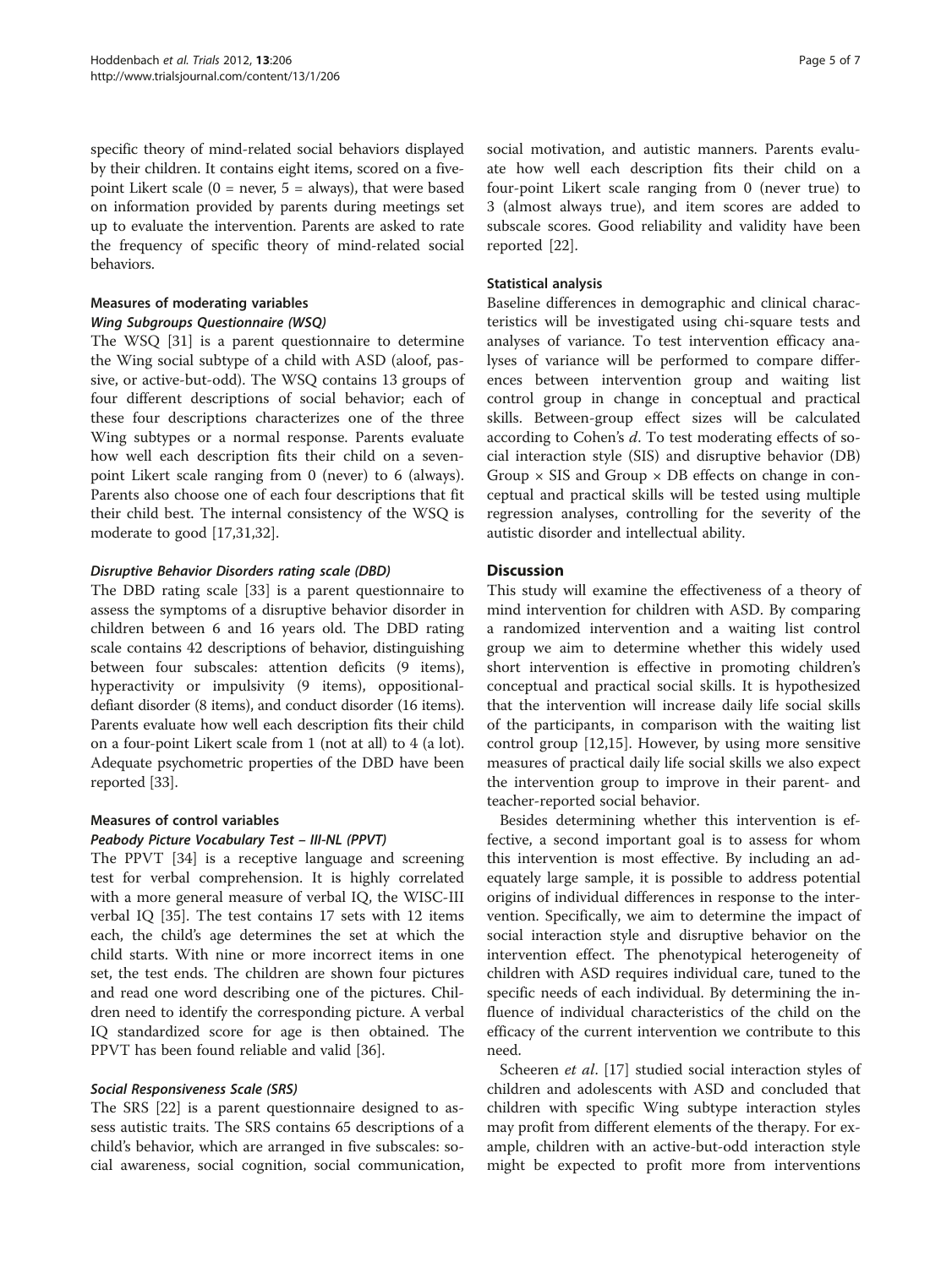<span id="page-5-0"></span>emphasizing conceptual understanding, while children with passive or aloof styles might profit more from interventions emphasizing motivation for social interaction. Antshel et al. [19] highlighted the negative impact of disruptive behavior on the effectiveness of a social skills intervention in children with ASD. In this study, comorbid disruptive behavior probably also prevents children from taking full advantage of the intervention.

A limitation of the current design is the absence of diagnostic instruments, such as the Autism Diagnostic Observation Scale (ADOS [[37\]](#page-6-0)) and the ADI-R (Autism Diagnostic Interview-Revised [\[38](#page-6-0)]). However, we do rely on an extensive clinical assessment (see Participants section), and administer the Social Responsiveness Scale [[22](#page-6-0)] to validate the diagnosis.

Strengths of the study include its large sample size, allowing the examination of predictors and moderators of intervention effects, and the multi-informant design, including children, parents, and teachers. Moreover, specific conceptual and practical social behavior skills are assessed as outcomes and follow-up data will be collected six months after ending the intervention. The current intervention has been used in Dutch clinics for nearly two decades [[23\]](#page-6-0), while similar interventions are commonly used worldwide for children with ASD. Given the limited evidence for its effectiveness, a thorough evaluation is sorely needed.

#### Trial status

At the time of submission, 80% of the participants have been included in the treatment study, and pretested. Of these participants, 70% were also post tested.

#### Abbreviations

ASD: autism spectrum disorders; CSBQ: Children's Social Behavior Questionnaire; DB: disruptive behavior; DBD: Disruptive Behavior Disorders rating scale; DSM: Diagnostic and Statistical Manual of Mental Disorders; IQ: intelligence quotient; LEAS-C: Levels of Emotional Awareness Scale for Children; PDD-NOS: pervasive developmental disorder not otherwise specified; PPVT: Peabody Picture Vocabulary Test; RCT: randomized controlled trial; SIS: social interaction scale; SRS: Social Responsiveness Scale; SSB: specific social behavior; SSQ: social skills questionnaire; ToM: theory of mind; WISC-III: Wechsler Intelligence Scale for Children; WSQ: Wing Subgroups Questionnaire.

#### Competing interests

The authors declare that they have no competing interests.

#### Authors' contributions

SB, FB, and HMK obtained funding for the study. SB, EH, CG, PC, and FB contributed to the design of the study. EH and CC coordinated the recruitment of participants. EH wrote the manuscript, in collaboration with SB and HMK. All authors read and approved the final manuscript.

#### Acknowledgements

The study is funded by Fonds Psychische Gezondheid, (project number 2009 6442). We wish to thank all the children, parents, and clinicians who were involved in the study.

#### Author details

<sup>1</sup>VU University Amsterdam, Amsterdam, Netherlands. <sup>2</sup>Wei43, Amsterdam Netherlands. <sup>3</sup>De Bascule, Amsterdam, Netherlands. <sup>4</sup>AMC De Bacule, Amsterdam, Netherlands. <sup>5</sup>School of Psychology, University of Sydney Sydney, NSW 2006, Australia.

Received: 6 April 2012 Accepted: 29 October 2012 Published: 9 November 2012

#### References

- 1. Centers for Disease Control and Prevention: Prevalence of autism spectrum disorders–Autism and Developmental Disabilities Monitoring Network, United States, 2008. MMWR MMWR 2012, 61:1–19.
- 2. American Psychiatric Association: Diagnostic and Statistical Manual of Mental Disorders. 4th edition. Washington DC; 2000.
- 3. Baron-Cohen S, Tager-Flusberg H, Cohen DJ: Understanding Other Minds: Perspectives From Developmental Cognitive Neuroscience. Oxford: Oxford University Press; 2000.
- 4. Baron-Cohen S, Leslie AM, Frith U: Does the autistic child have a 'theory of mind'? Cognition 1985, 21:37–46.
- 5. Yirmiya N, Erel O, Shaked M, Solominica-Levi D: Meta-analyses comparing theory of mind abilities of individuals with autism, individuals with mental retardation, and normal developing individuals. Psychol Bull 1998,  $124.283 - 307$
- 6. Scheeren AM, de Rosnay M, Koot HM, Begeer S: Rethinking theory of mind in children and adolescents with autism. J Child Psychol Psychiatry. doi[:10.1111/jcpp.12007.](http://dx.doi.org/10.1111/jcpp.12007)
- 7. Seida JK, Ospina MB, Karkhaneh M, Hartling L, Smith V, Clark B: Systematic reviews of psychosocial interventions for autism: an umbrella review. Dev Med Child Neurol 2009, 51:95–104.
- 8. Gevers C, Clifford P, Mager M, Boer F: Brief report. A theory-of-mind based social cognition training program for school-aged children with pervasive developmental disorders: an open study of its effectiveness. J Autism Dev Disord 2006, 36:567–571.
- 9. Steerneman P, Jackson S, Pelzer H, Muris P: Children with social handicaps: an intervention programme using a theory of mind approach. Clin Child Psychol Psychiatry 1996, 1:251–263.
- 10. Swettenham J: Can children with autism be taught to understand false belief using computers? J Child Psychol Psychiatry 1996, 37:157-165.
- 11. Hess K, Morrier M, Heflin L, Ivey M: Autism treatment survey: services received by children with autism spectrum disorders in public school classrooms. J Autism Dev Disord 2008, 38:961–971.
- 12. Begeer S, Gevers C, Clifford P, Verhoeve M, Kat K, Hoddenbach E, Boer F: Theory of mind training in children with autism: a randomized controlled trial. J Autism Dev Disord 2011, 8:997–1006.
- 13. Koenig K, De Los Reyes A, Cicchetti D, Scahill L, Klin A: Group intervention to promote social skills in school-age children with pervasive developmental disorders: reconsidering efficacy. J Autism Dev Disord 2009, 39:1163–1172.
- 14. Lord C, Wagner A, Rogers S, Szatmari P, Aman M, Charman T, Dawson G, Durand VM, Grossman L, Guthrie D, Harris S, Kasari C, Marcus L, Murphy S, Odom S, Pickles A, Scahill L, Shaw E, Siegel B, Sigman M, Stone W, Smith T, Yoder P: Challenges in evaluating psychosocial interventions for autistic spectrum disorders. J Autism Dev Disord 2005, 35:695–708.
- 15. Fisher N, Happé F: A training study of theory of mind and executive function in children with autistic spectrum disorders. J Autism Dev Disord 2005, 35:757–771.
- 16. Jones W, Klin A: Heterogeneity and homogeneity across the autism spectrum: the role of development. J Am Acad Child Adolesc Psychiatry 2009, 48:471–473.
- 17. Scheeren AM, Koot HM, Begeer S: Social interaction style of children and adolescents with high-functioning autism spectrum disorder. J Autism Dev Disord. in press.
- 18. Kanne SM, Gerber AJ, Quirmbach LM, Sparrow SS, Cicchetti DV, Saulnier CA: The role of adaptive behavior in autism spectrum disorders: implications for functional outcome. J Autism Dev Disord 2011, 41:1007–1018.
- 19. Antshel KM, Polacek C, McMahon M, Dygert K, Spenceley L, Dygert L, Miller L, Faisal F: Comorbid ADHD and anxiety affect social skills group intervention treatment efficacy in children with autism spectrum disorders. J Dev Behav Pediatr 2011, 32:439-446.